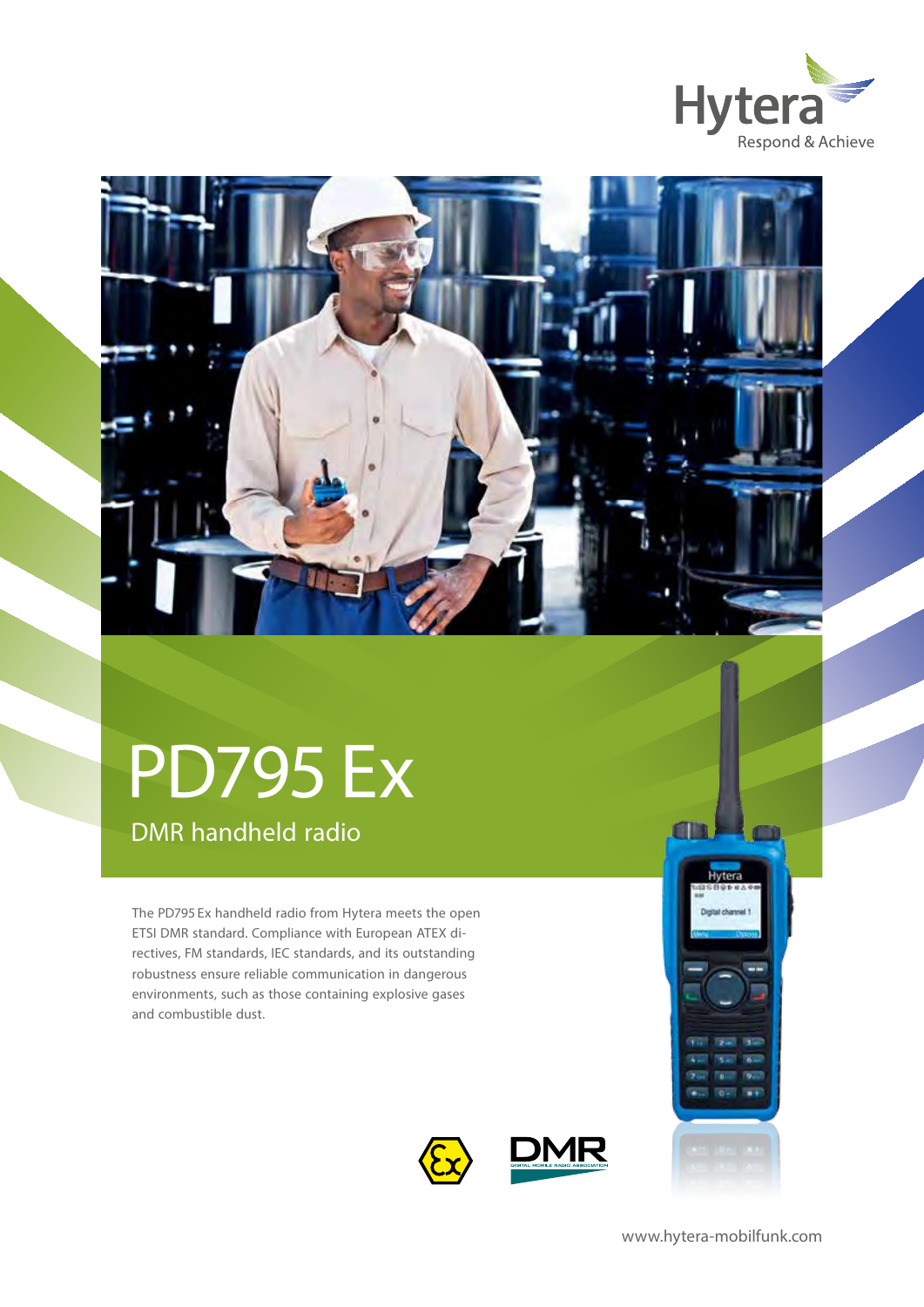## **Radio**

### PD795 Ex **DMR handheld radio**











#### **Highlights**

#### **Durability**

The PD795 Ex handheld radio complies with all the requirements of the European ATEX directives, IEC guidelines and the North American FM standard. Furthermore, the terminal meets the MIL-STD-810C/D/E/F/G standard and is dust-proof and waterproof in accordance with degree of protection IP67. The PD795 Ex is therefore ideal for secure and reliable use even in potentially dangerous conditions.

#### **Fail-safe design**

The use of batteries or accessory components with a lower level of protection automatically triggers an alarm so that errors of this type cannot occur.

#### **Plastic encapsulation**

Both the radio and the battery are encased in a plastic housing to ensure that all internal connections are protected and sealed off from dangerous explosive gases and dust particles.

#### **High-strength LCD protective cover**

The high-strength LCD protective cover is extremely scratch-resistant and would even withstand being struck by a 1-kg hammer.

#### **Innovative battery latch**

The patented lock of the battery ensures that the battery cannot fall out if the radio transceiver should be dropped onto a hard surface.

#### **Integrated GPS as standard**

Using the integrated GPS module, the PD795 Ex can send location information to dispatcher systems. Dispatchers can evaluate this information and use functions such as geofencing, radio localization and GPS tracking.

#### **Upgradeable software**

The upgradeable software makes the use of new features possible. By altering the firmware-software, other digital and analog operating modes can be enabled, without the need for purchasing a new radio device.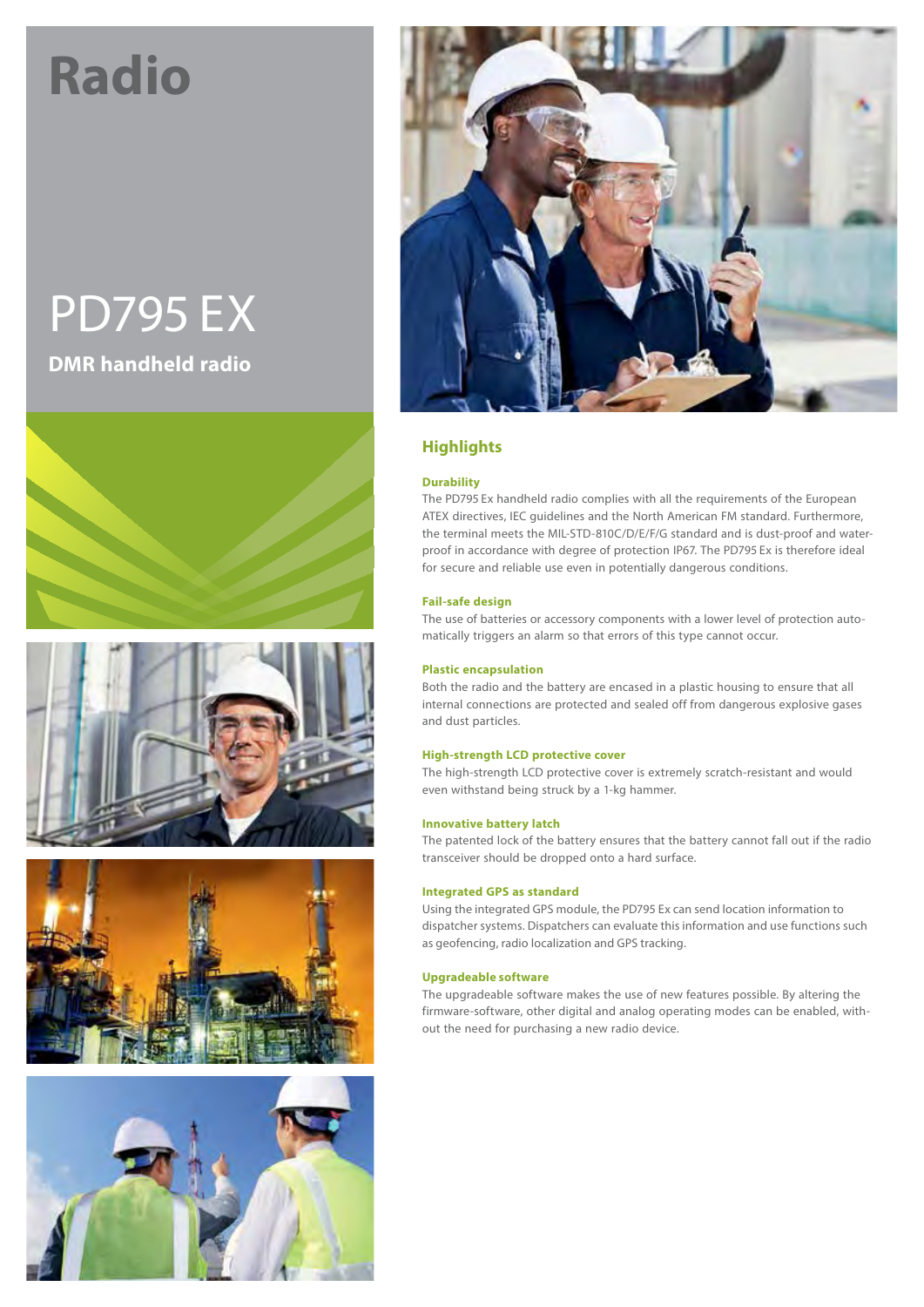#### **Functions (excerpt)**

- Supports different operating modes; optional analog or digital operation
- Versatile voice calls: Individual call, group call, broadcast call, emergency call
- GPS functions (retrieving and sending location data)
- Data services (text messages, group text messages, control of the radio via API)
- Various analog dialing methods (HDC1200, DTMF, 2-tone and 5-tone dialing, squelch procedure/tone call CTCSS/CDCSS)
- Supplementary services, radio check, remote monitor, call alert, radio disable/enable
- Different menu languages available
- One-touch functions (incl. text messages, voice calls and supplementary services)
- Scanning
- Automatic cell re-selection (roaming) in IP multi-site systems
- Secure encryption with encryption algorithm ARC4 (40 bit) in accordance with DMRA or with optional algorithms AES128 and AES256 (128 and 256 bit)

#### **ATEX certification**

All radios used in potentially explosive environments must comply with the European Union's ATEX directives. The PD795 Ex meets the following ATEX directives:

#### **ATEX Gas Protection: II 2 G Ex ib IIC T4**

- II Device group (gases, vapors, mist and dust)
- 2 Device category, protection level: very high
- G for explosible atmospheres (gas, vapor, mist)
- Ex explosion-protected, ATEX and IECEx-certified
- ib Intrinsic safety protection, transmitting power and surface temperature are restricted
- IIC Explosion group (Acetylene, Hydrogen)
- T4 Temperature class, max. permitted surface temperature 135 ˚C

#### **ATEX Dust Protection: II 2 D Ex ib IIIC T120°C**

- II Device group (gases, vapors, mist and dust)
- 2 Device category, protection level: very high
- D for explosible atmospheres (dust)
- Ex explosion-protected, ATEX and IECEx-certified
- ib Intrinsic safety protection, transmitting power and surface temperature are restricted
- IIIC Explosion group IIIC (coal dust, metal dust)
- T120 Temperature class, max. permitted surface temperature 120 ˚C

#### **ATEX Protection for Mining Application: I M2 Ex ib I**

- Device group (mining)
- M2 Device category: methane and dust, protection level: very high
- Ex explosion-protected, ATEX and IECEx-certified
- ib Intrinsic safety protection, transmitting power and surface temperature are restricted
- Explosion group I (methane)

#### **Ergonomic product design**

The high-resolution, transflective LCD color display offers good readability, even under difficult light conditions. Large pushbuttons ensure the handheld radio is convenient and safe to use, even when wearing gloves.

#### **Anti-static case**

The robust and tough case discharges static electricity, thereby preventing static discharges.

#### **Non-slip surface design**

Thanks to its non-slip surface design, the radio transceiver fits well in your hand and can be operated safely.

#### Different digital and analog operating modes

In addition to conventional DMR radio (DMR Tier II) and analog radio, the PD795 Ex supports operation in DMR trunked radio (DMR Tier III), Simulcast and MPT 1327

#### Dustproof and waterproof

The PD795 Ex is waterproof and dustproof in accordance with an IP67 degree of protection, which means it is capable of withstanding a water depth ofone meter for at least half an hour.

#### **Standard accessories**



Hytera

The illustrations below are for reference purposes only. The products might differ from these illustrations.